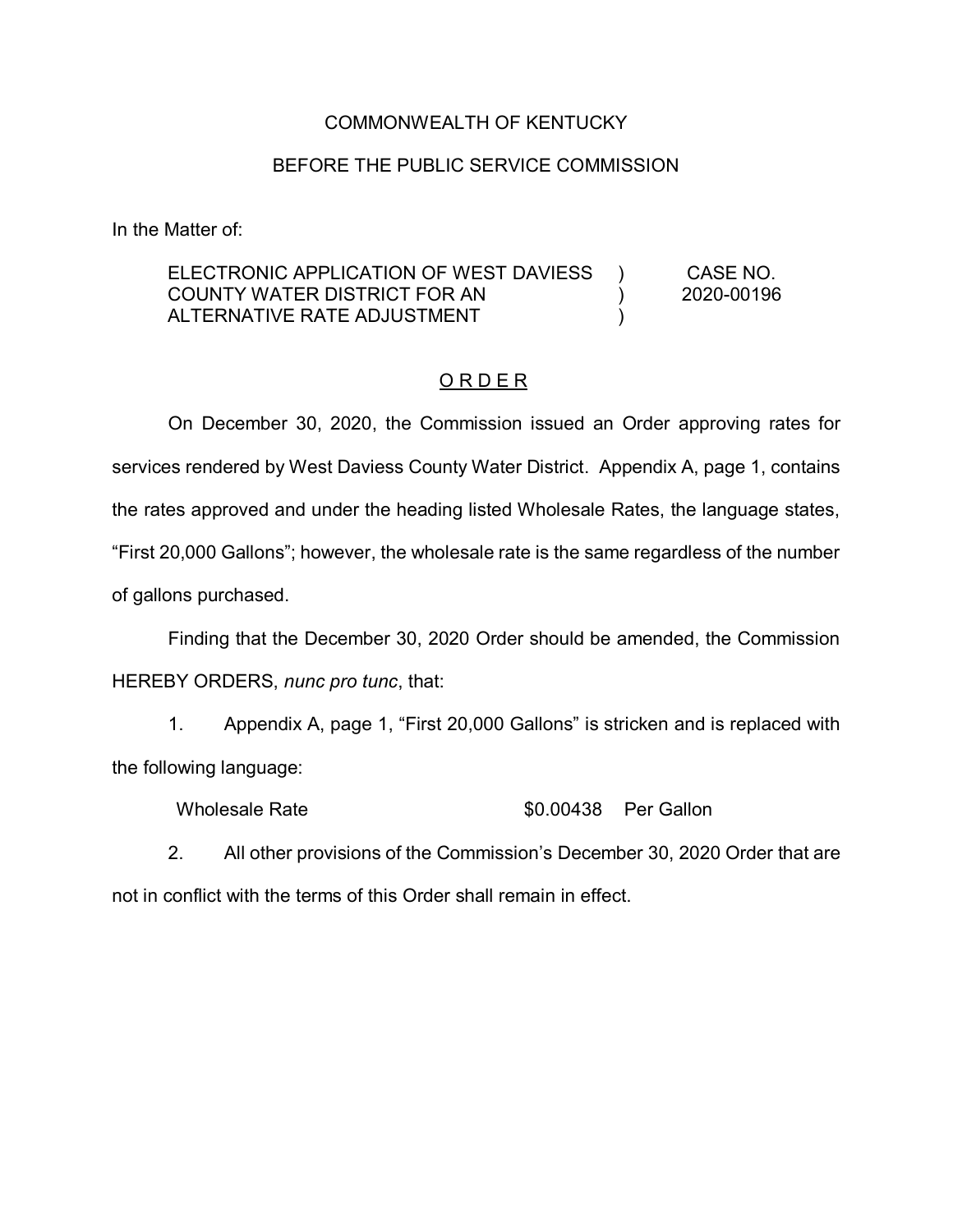By the Commission



ATTEST:

\_\_\_\_\_\_\_\_\_\_\_\_\_\_\_\_\_\_\_

Executive Director

Case No. 2020-00195